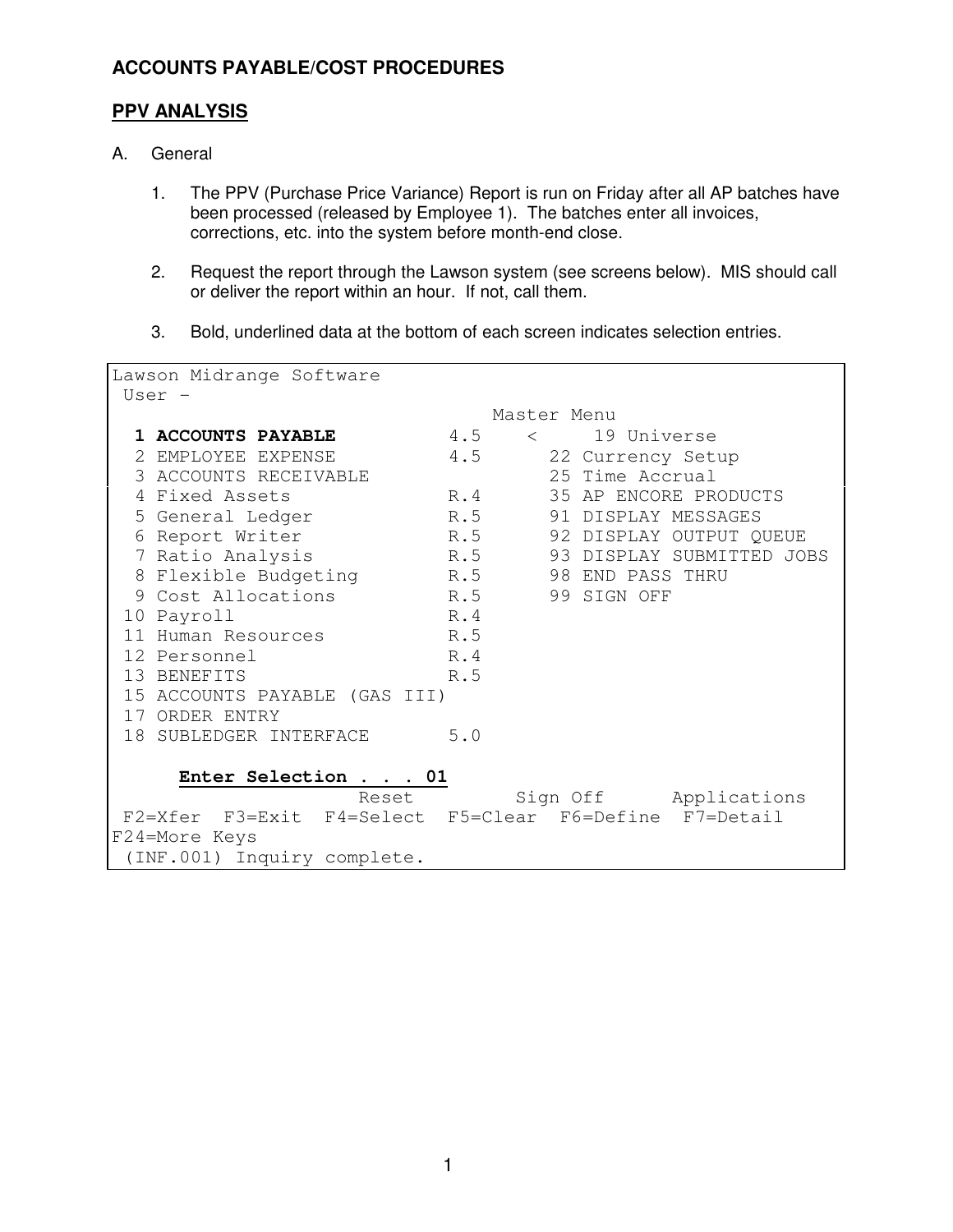### **PPV ANALYSIS**

Lawson Midrange Software User - E CERDAS ACCOUNTS PAYABLE 4.5 Menu M E N U S E L E C T I O N S T O K E N O P T I O N S 1 A/P SETUP AND MAINTENANCE 7 PUR PARTS PRICE VARIANCE RPTS 2 A/P INVOICE MAINTENANCE 10 UNMATCHED RECEIPTS REPORT 3 A/P PAYMENT CYCLE **12 PUR PRICE VAR W/FRT IN STDS** 4 A/P UPDATES&RECONCILIATIONS 40 MANL MAINT RECEIPTS/PURCHASES 5 A/P REPORTS 41 RECEIPTS/PURCHASES INQUIRY **6 A/P USI CUSTOM PROGRAMS** 91 DISPLAY MESSAGES 7 A/P NON-LAWSON CONVERSION 92 DISPLAY OUTPUT QUEUE 91 DISPLAY MESSAGES 93 DISPLAY SUBMITTED JOBS 92 DISPLAY OUTPUT QUEUE 99 SIGNOFF 93 DISPLAY SUBMITTED JOBS 99 SIGN OFF **Enter Selection . . .06 Enter Option . . .12**  Reset Sign Off Applications F2=Xfer F3=Exit F4=Select F5=Clear F6=Define F7=Detail F24=More Keys (INF.001) Inquiry complete. AXRG311 Purchased Price Variance Reporting 10/21/98 User ID . . . . YOUR NAME Job ID . . . . PPV Comments . . . Run Option . . B (B) atch processing --------------------------------------------------------------- Company ....................... 0010 **Process Level .........** (Blank=All Process Levels) **Monthly, YTD or Current Month Report? C** (M=Monthly, Y=YTD, C=Current) If Monthly, enter month and year .. \_\_\_\_ • **Process Level: Blank=All Process Levels** means all three locations, San Leandro (11), El Dorado (13) and Carrolton (21) will print. For month-end, leave it blank. Enter the number, indicated in parentheses above, for a specific location. • **Monthly, YTD** ...: If running this for month end, enter M for monthly • **If Monthly, enter**…: Enter month/year without dividers (i.e. 1010 for October 2010). No date is needed for a mid-month report.

- Press Enter
- Go to DSJ (Display Submitted Jobs) to release the job.
- IF RUNNING FOR MONTH END, BE SURE ALL BATCHES ARE RELEASED.

CMD: 1-RET 5-CNL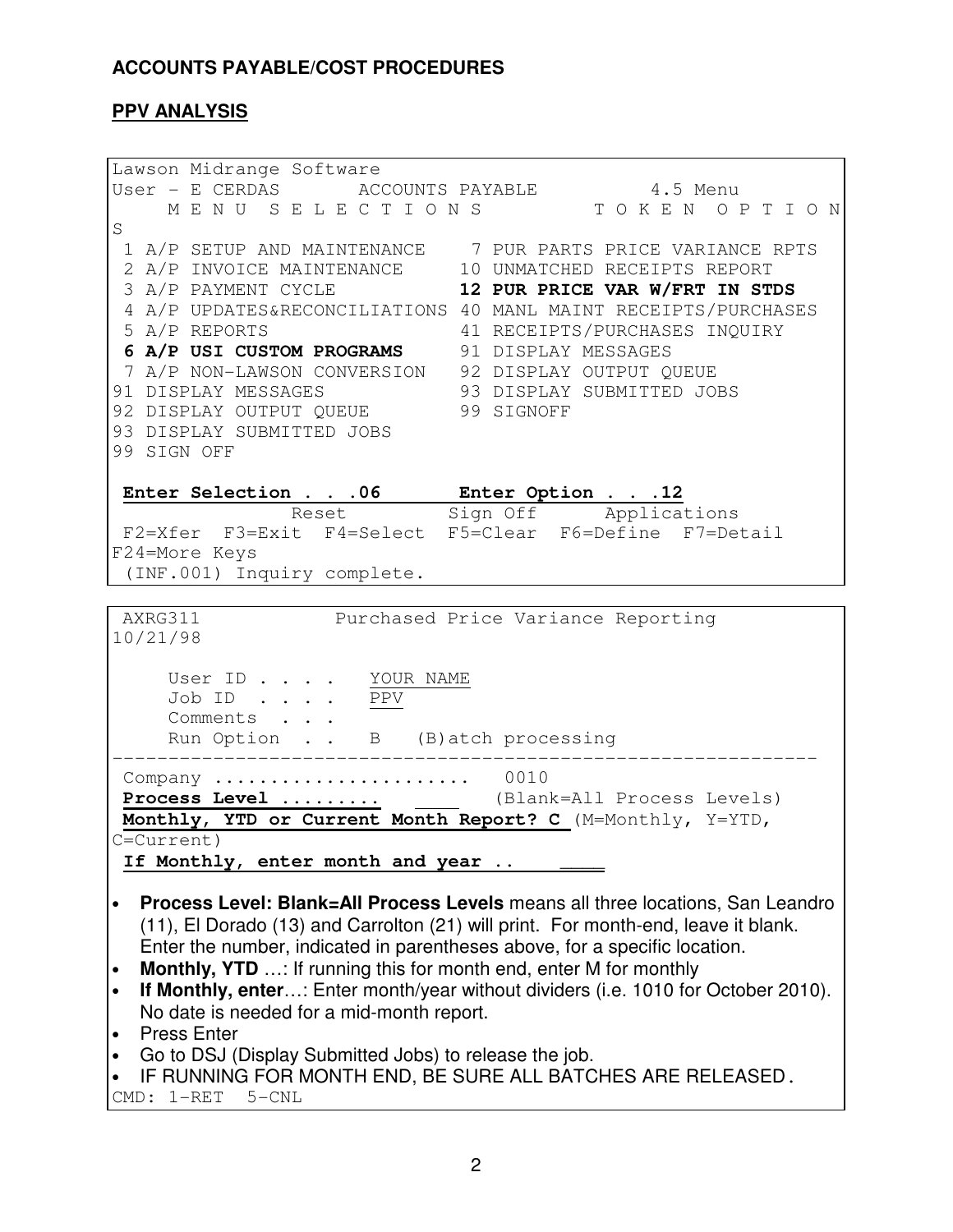### **PPV ANALYSIS**

- B. Analyzing the Report
	- 1. Review variances in the **MATERIAL** column. Highlight variances over \$500 whether favorable or unfavorable **or** if the variance appears to be more than 50% between ACTUAL and STANDARD even if not more than \$500.
	- 2. Sign into the AS400 (SIM Manufacturing) to verify current costs.
		- a. Enter option 12100, and the company number (C/N). San Leandro is 2, El Dorado is 3. Press Enter.
		- b. Enter the part number, press F5 to verify current cost.
		- c. Multiply the quantity on the PPV report by the Current Cost. If it equals the ACTUAL in the report the variance is acceptable. This means the part has a new cost but the new cost has not been rolled up into Total Standard Cost (TSC). The old Standard, which is no longer valid, is being used to calculate the variance. The Standard will change when Cost Accounting processes a Cost Roll, which is done periodically.
		- d. If the calculation in step c. does not validate the variance, press F3, return to the main SIM menu and choose option 7250, Purchase Orders.
		- e. Enter the part number, arrow down to the P.O. on the PPV report and enter **5** to see the P.O. price for this part. Multiply the quantity on the PPV report by the P.O. price. The total of this should equal the ACTUAL on the PPV report. If not, the invoice needs to be pulled and researched.
- C. Corrective Actions
	- 1. When checking the invoice, look for:
		- a. Quantity on the receiver matches the quantity on the report.
		- b. Part number is correct.
		- c. Invoice amount matches the report.
		- d. Pricing matches the Current Cost for the part. If not, get Purchasing's approval and accept the variance.
	- 2. Quantity discrepancies.
		- a. If the receipts and invoice are found, check unmatched receipts and match off the invoice with the receipt. If the invoice or receipts are not found and there is a quantity difference, multiply the quantity difference by Standard **TOTAL** Cost to get the dollar amount to adjust.